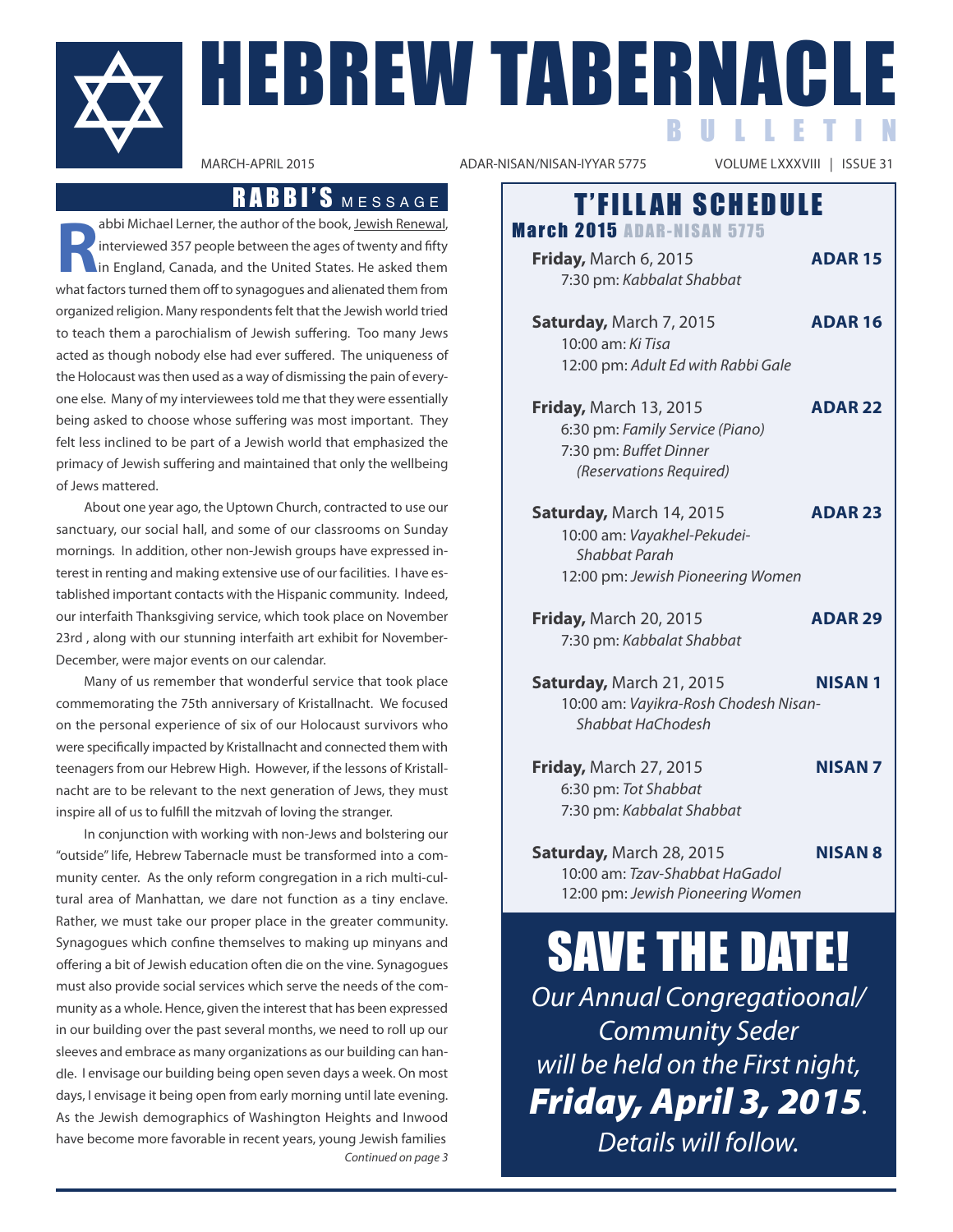

## **HEBREW TABERNACLE CONGREGATION**

A Liberal Congregation & Progressive Community Center

| rebjeff2028@gmail.com                                            |
|------------------------------------------------------------------|
|                                                                  |
| Dr. Robert L. Lehman, z"   Rabbi Emeritus                        |
|                                                                  |
| rselig@lycos.com                                                 |
| jslcsw@aol.com                                                   |
|                                                                  |
|                                                                  |
| mkleinnyc@rcn.com                                                |
|                                                                  |
| ren 27@rocketmail.com                                            |
|                                                                  |
| paulglassman@juno.com                                            |
|                                                                  |
| Lcytryn@gmail.com                                                |
|                                                                  |
| dianaddouglas@hotmail.com                                        |
|                                                                  |
| susan_gellert@yahoo.com                                          |
|                                                                  |
| skleinp@aol.com                                                  |
|                                                                  |
| Richard Ehrenreich  Men's Club President                         |
| rehrenreichusa@nyc.rr.com                                        |
|                                                                  |
| skhspr@gmail.com                                                 |
|                                                                  |
| htoffice@nyc.rr.com                                              |
|                                                                  |
| htoffice@nyc.rr.com                                              |
| Hannah Eisner Chair, Chesed Committee                            |
| HTchesed@gmail.com                                               |
|                                                                  |
| Harriet Bailer, Diana Douglas & Regina Gradess GoldWing Curators |
| EHBailer@aol.com;dianaddouglas@hotmail.com;                      |
| ReginaG99@gmail.com                                              |
| Web address: www.hebrewtabernacle.org                            |
| W<br>Published bi-monthly by the                                 |
| Hebrew Tabernacle of Washington Heights                          |
| 551 Fort Washington Ave. New York, NY 10033-1908                 |

A Member of the Union for Reform Judaism

Deadline for inclusion in the May-June Bulletin is April 6th Material received after that date will be held until the May-June 2015 issue. *htoffice@nyc.rr.com*

## **T'FILLAH SCHEDULE**

### **Anril 2015 NISAN LIVYAR 5775**

| Friday, April 3, 2015<br>5:45 pm: Erev Pesach<br>6:30 pm: Congregational Seder                                        | <b>NISAN 14</b> |
|-----------------------------------------------------------------------------------------------------------------------|-----------------|
| Saturday, April 4, 2015<br>Pesach 1<br>12:00 pm: Adult Ed with Rabbi Gale                                             | NISAN 15        |
| Sunday, April 5, 2015<br>Pesach <sub>2</sub><br>10:00 am: Pesach 2                                                    | NISAN 15        |
| Friday, April 10, 2015<br>Pesach <sub>7</sub><br>10:00 am: Pesach 7                                                   | <b>NISAN 21</b> |
| Saturday, April 11, 2015<br>Pesach 8 (Yizkor-Organ)<br>12:00 pm: Jewish Pioneering Women                              | NISAN 22        |
| <b>Friday, April 17, 2015</b><br>7:30 pm: Kabbalat Shabbat-<br>Yom HaShoah Commemoration                              | <b>NISAN 28</b> |
| Saturday, April 18, 2015<br>10:00 am: Shmini<br>12:00 pm: Study of the Zohar                                          | <b>NISAN 29</b> |
| <b>Friday, April 24, 2015</b><br>6:30 pm: Family Service (Piano)<br>7:30 pm: Buffet Dinner<br>(Reservations Required) | <b>IYYAR5</b>   |
| Saturday, April 25, 2015<br>10:00 am: Tazria-Metzora<br>12:00 pm: Jewish Pioneering Women                             | <b>IYYAR 6</b>  |
|                                                                                                                       |                 |

## **HT needs your help to fix things or get things fixed!**

Interested? Let us know how you can help our aging building! Please leave your contact info at the office! **212-568-8304**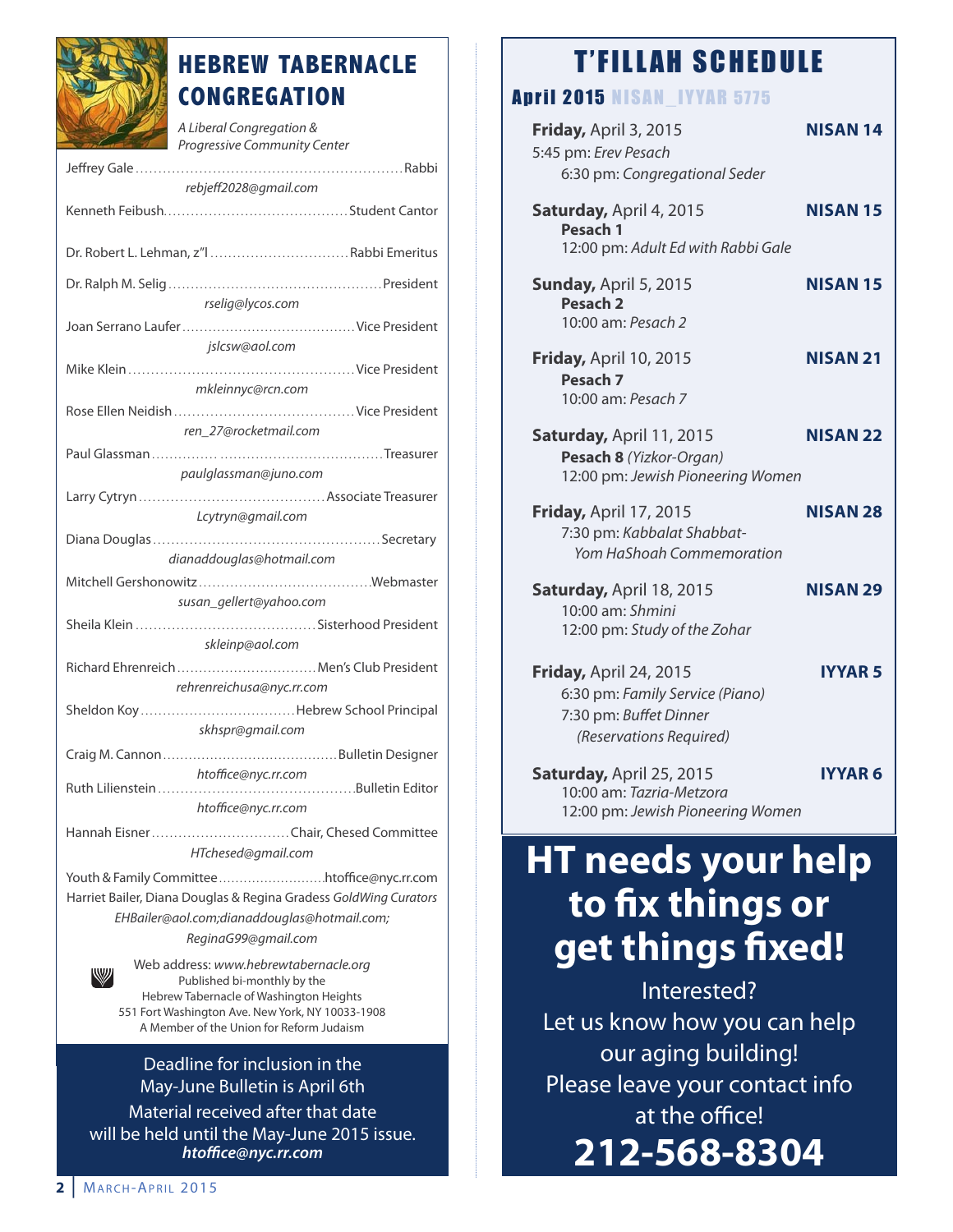#### RABBI'S Message

#### Continued from page 1

will be attracted to a place which is busy, which stands for social causes, and which does not exist simply for the benefit of Jews.

Just over fifty years ago, a famous musical was born: West Side Story. The setting of the movie was just a few miles south of our congregation. It depicted a bitter conflict between Latino immigrants and the non-latino immigrant community.

In 2015, we can rewrite this musical. We can create our own West Side Story. It can begin at 551 Fort Washington Avenue! We can create a positive model for the rest of Manhattan. If we have the vision, the energy, and the passion, the possibilities are endless.

In the years which follow, may we also look beyond our immediate concerns, go beyond the walls of the synagogue, and serve our fellow human beings wherever they may live. May we continue to see ourselves as major players in Washington Heights and Inwood. May the Hebrew Tabernacle stand, for years to come, as a powerhouse of living Judaism, and a place where the principles of our faith our taught and applied to service of both our Jewish and non-Jewish neighbors. May we ultimately become both a sanctuary of the spirit and a light to our multicultural community in Washington Heights.

*If you or someone you care about is hospitalized, ill, or needs some cheer, contact the Chesed Committee. Neglect is a shame, with everyone to blame.*

## **Call the office at 212-568-8304 or e-mail us at HTChesed@gmail.com**





## Safe At Home The Hudson Community Project



### **NOW, EASIER ACCESS TO SERVICES FOR OLDER ADULTS**

The YM & YWHA of Washington Heights and Inwood (WHIY) has collaborated with the Riverdale YM-YWHA, the Jewish Community Council of Washington Heights and Inwood, and the Hebrew Home at Riverdale to form a unique partnership called **The Hudson Community Project: Safe at Home.**

It combines our agencies' resources, expands the geographic scope of our services-and streamlines the way we provide them. The result – older adults can receive a more comprehensive selection of services aimed at helping you maintain your independence and make living at home more comfortable and secure.

### **SOME OF OUR SERVICES INCLUDE**

Case Management - Housing Advocacy - Kosher pantry - Kosher meals - Social Adult Day care - In-home support - Health Maintenance - Rehabilitation - Transportation

### **For more information, please contact: Rina Hennes, LMSW at (212)-569-6200 x 233**

**or rhennes@ywashhts.org.**

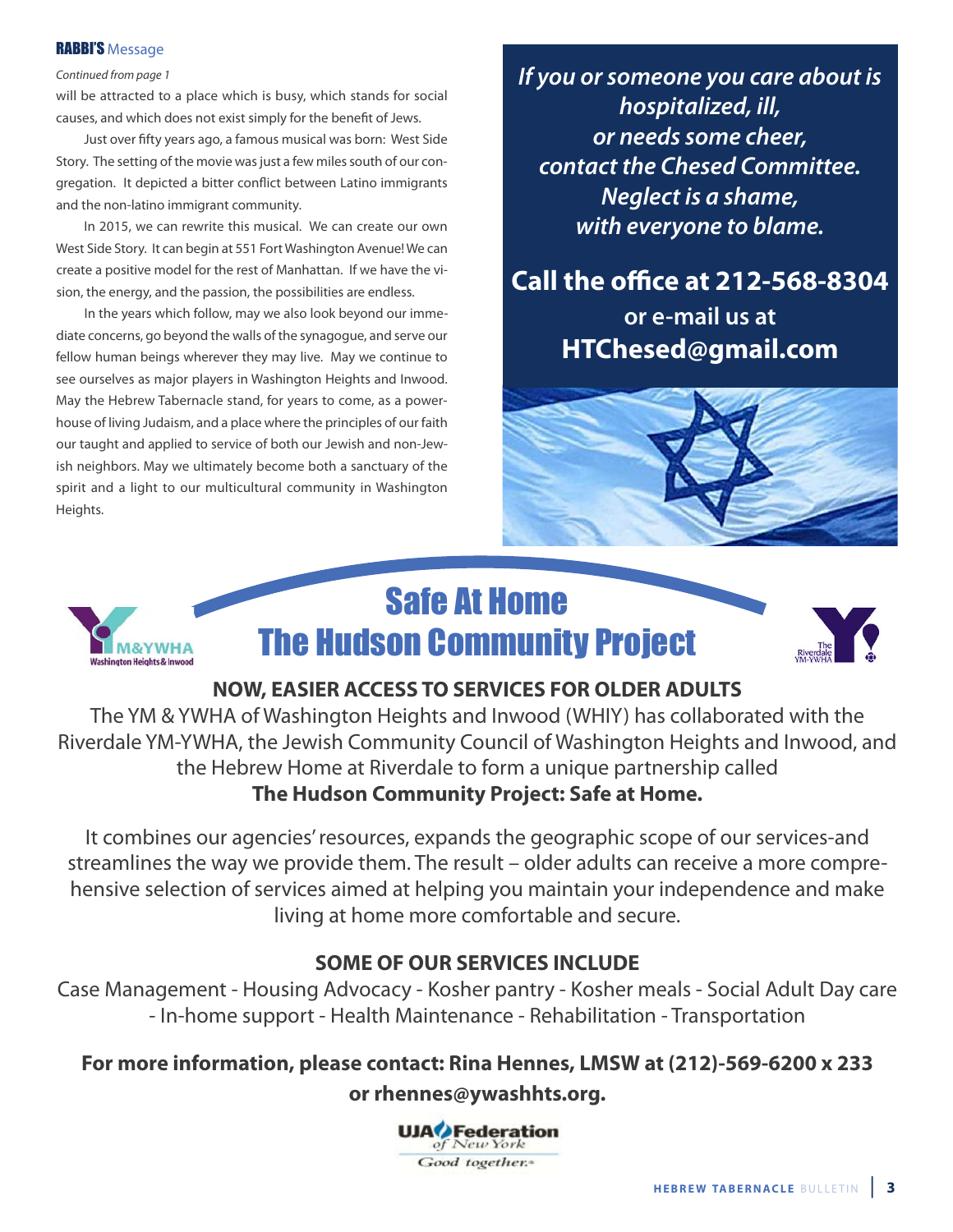## **The Hebrew Tabernacle's Armin and Estelle Gold Wing March/April 2015 in the Gold Wing DIANA SCHMERTz American Conceptual Painter** *- Moments of Contact -*



Diana Schmertz is interested in the systems people create in order to organize what they perceive in the world. Whether based in science, religion, psychology or philosophy, she believes we always filter

through our physical senses. For this reason she uses imagery of the body to depict "moments of contact" between the self and the other.

Ms. Schmertz invites the viewer to engage at a distance as well as at close range, as our inherent struggle to simultaneously understand rela-

tionships from both the subjective and the objective, the ordered and the chaotic, echoes within us.



Ms. Schmertz teaches art to high school students in Irvington, NY. She has invited them to design a cooperative piece for this exhibit. Our Gold Wing artist has lived in the neighborhood for the past five years and has exhibited her artwork nationally and internationally.

**Artist's Opening Reception, Monday, March 2, 6:30 – 7:30 pm** Many of Ms. Nedelay's pieces are for sale with a portion of the proceeds being donated to the Hebrew Tabernacle. A price list is available.

**Gold Wing Artist's Opening Reception All are invited to meet the artist at about noon, Saturday, March 7, 2015**



**The Armin and Estell Gold Wing in the Hebrew Tabernacle 551 Fort Washington Ave, at 185 St, NY, NY 10033**

## - **FREE ADMISSION**-

For gallery hours: 212-568-8304 or http://www.hebrewtabernacle.org. **Directions:** *"A" train to 181 Street- Use the elevator at the 184 Street exit up to Fort Washington Avenue. Buses – M 4 and M 98*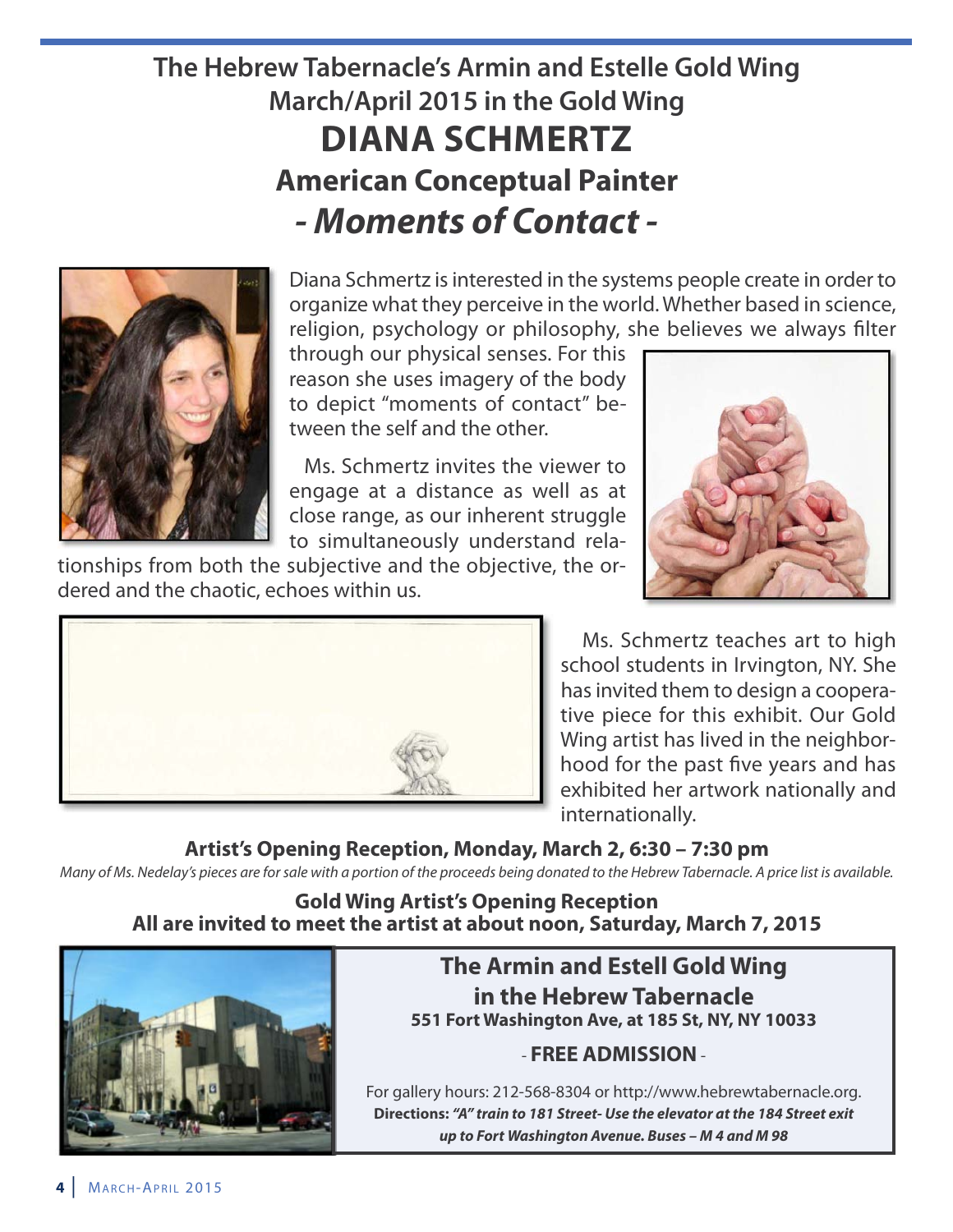## **THANK YOU**

#### **WE GRATEFULLY ACKNOWLEDGE THESE RECENT CONTRIBUTIONS:**

#### **ADULT EDUCATION FUND, Israel 101**

received a donation from…

Dabo, Nelly

#### **CLERGY ASSIST FUND**

received a donation from… Hebrew Tabernacle Sisterhood and the cover clergy payroll costs

#### **GENERAL FUND**

received a donation from… Anonymous In honor of Regina Gradess edoardo Bellando General Donation The Jewish Education Project DBA General Donation Diana Douglas **National Structure Control of Contract Contract Control Control Control Operations** Kol Nidre / Yiskor Donations Richard Ehrenreich **Kolleg aus and Elizabeth Kolleg and Kolleg Andreich Kolleg Andreich Kolleg Andreich Kolleg Andreich Kolleg Andreich Kolleg Andreich Kolleg Andreich Kolleg Andreich Kolleg Andreich Kolleg Andreich Kolleg** 

Rashel Hochstadt Hochstadt **Kol Nidre / Yiskor Donations** Peter Kohlmann **Koll** Nidre / Yiskor Donations

תודה רבה

Allen Bachenheimer In memory of the Yahrzeits of Josef and Herta Bachenheimer Alexander & Irina Barg In memory of the Yahrzeit of Iosif Barg In memory of the Yahrzeit of Iosif Barg Jeff & Marjorie Bauml In memory of the Yahrzeit of Julius Seligsberg Bertha Bodenheimer **In memory of the Yahrzeit of Elsie Muller** Miriam & Desma Holcomb Frank In Miriam In memory of the Yahrzeits of Werner and Anna Frank & Cynthia Holcomb Hall Gertrude Frankel In memory of the Yahrzeit of Curt Frankel Charles & Lilli Friedman In memory of our dearly departed Paula ehrenberg Martin Friedman In memory of the Yahrzeit of Greta Friedman Lana Glaz **In memory of the Yahrzeit of Grigoriy Glaz** Joel & Jean Goldstein In memory of the Yahrzeit of Lou Myerson Helga R. Gutmann **In memory of the Yahrzeits of Emma Gutmann** and Bruno Herz Clifford & Susan Hamburger In memory of the Yahrzeit of Jeanne Hamburger Mark & Rita Hamburgh In memory of the Yahrzeit of Helen Berg eric Koesterich In memory of the Yahrzeit of Frieda Lesser Ursula Kohlmann **In memory of the Yahrzeit of Paul Kohlmann** Susan Krause In memory of the Yahrzeit of Robert Krause Anneliese Lebrecht In memory of the Yahrzeit of Walter LeBrecht Sharon Lehman **In memory of the Yahrzeits of Rabbi Lehman**, Ilona Lehman, & Cantor and Mrs. Ehrenberg Rita Leopold In memory of the Yahrzeit of Stephan Leopold Robert Levenback **In memory of the Yahrzeit of Sydelle Greenhut** In memory of the Yahrzeit of Sydelle Greenhut Ruth Levi **In memory of our dearly departed Paula Salomon** Kol Nidre / Yiskor Donations Norman & Nancy Lindauer **In memory of the Yahrzeit of Margo Lindauer** In memory of the Yahrzeit of Margo Lindauer Roberta S. Mathes **In memory of the Yahrzeit of Fred Mathes** In memory of the Yahrzeit of Fred Mathes Hannelore Noe **In the Value of Tanach Contract of Hans** Militzer in memory of the Yahrzeit of Hans Militzer Peter oestreicher In memory of the Yahrzeit of Henry oestreicher ellen oppenheimer In memory of the Yahrzeit of Gerda Katzenstein Stanley Pearlman **In memory of the Yahrzeits of Curt and Marta Herz** In memory of the Yahrzeits of Curt and Marta Herz Debra Pomper In memory of the Yahrzeit of Mark Pomper Gabrielle & Theodore Rosenberg **In Markow In memory of the Yahrzeit of Kurt Schickler** Monica Roth In memory of the Yahrzeits of Lino, Rosa, and Manuel Saez Rolf & Leoni Werner Salomon **In Markow In memory of the Yahrzeit of Elga Rosenfeld** Alon Salzman In memory of the Yahrzeit of Paula Salzman Madeline Secunda **In memory of the Yahrzeit of Charles Bargeski**n Madeline Secunda Gerald Sonnenfeld In memory of the Yahrzeit of Ann Sonnenfeld Gary & Miriam Lacob Stix In memory of the Yahrzeit of David Lacob ursula Strauss In memory of the Yahrzeits of Paul Kohlmann and Paul Strauss Gary Thalheimer **In memory of the Yahrzeit of Martin Thalheimer** In memory of the Yahrzeit of Martin Thalheimer

Continued on page 6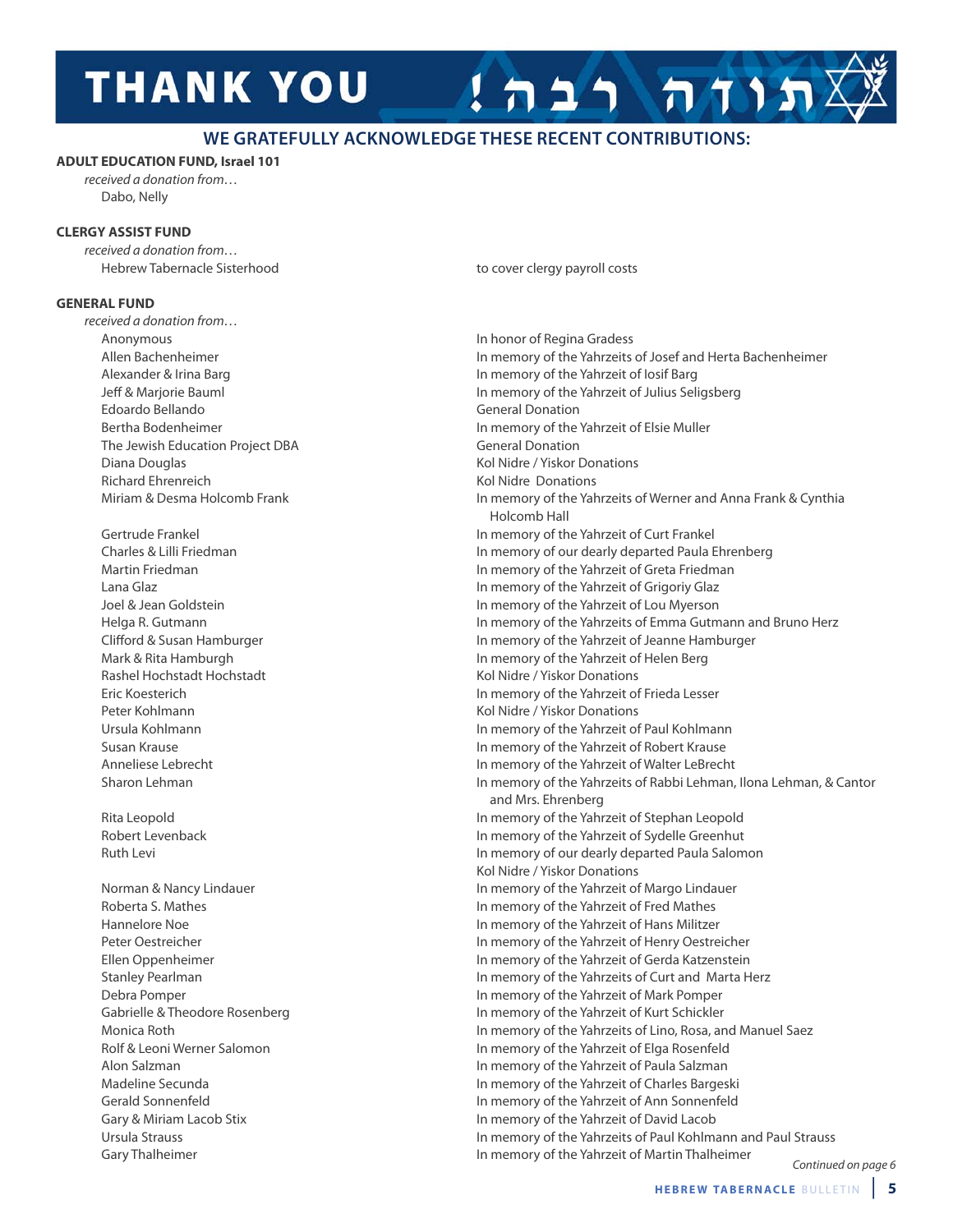## **THANK YOU**

#### **DONATIONS**

Continued from page 5<br>Judith M. Topper

#### **HEbREW SCHOOL SCHOLARSHIP FUND**

received a donation from… John & Sara Silver Authers Shlach Manot Mrs. Harriet Bailer Shlach Manot Debra & Thomas Canning Shlach Manot Tara & Levin, Joel Collins Shlach Manot Bernard R. Crystal Ship Shlach Manot Miriam & Desma Holcomb Frank Shlach Manot Mitchell & Susan Gellert Gershonowitz **Shlach Manot** Shlach Manot Mark & Rita Hamburgh Shlach Manot Michael Kassin Shippers and Shippers and Shippers Shippers Shippers Shippers Shippers Shippers Shippers Shippers Shippers Shippers Shippers Shippers Shippers Shippers Shippers Shippers Shippers Shippers Shippers Shippers S Michael & Melanie Klein Shlach Manot Edmund & Lilia Rogovaya Levin Shlach Manot Paul & Jenny Raff Shach Manot

#### **SEDER FUND**

received a donation from…

#### **RUMMAGE SALE FUND**

received a donation from… Michael & Vivian Anapol Mrs. Harriet Bailer Walter and Victoria Sotelo Various Various Gale Wein

#### **TOT SHABBAT FUND**

received a donation from… Anonymous Sheldon Koy

In honor of Paula Loscocco and Andrew DaSilva Gerald Zobel **In memory of the Yahrzeit of Lucy Zobel Eliaser** 

תוחה רבה!

Michael & Vivian Anapol to support the annual community seder. Bella Y. Bankoff to support the annual community seder. edoardo Bellando to support the annual community seder. Herta Bloch to support the annual community seder. Bernard R. Crystal to support the annual community seder. Larry & Eileen Scigliano Cytryn the annual community seder. Richard ehrenreich to support the annual community seder. Eva B. Feist to support the annual community seder. Mitchell & Susan Gellert Gershonowitz to support the annual community seder. Ellen Gross **the support of the annual community seder.** The support the annual community seder. Franklin Hess to support the annual community seder. Michael & Melanie Klein to support the annual community seder. Paul & Sheila Klein to support the annual community seder. Rita Leopold to support the annual community seder. Marga Marx to support the annual community seder. Stanley & Molly Michels to support the annual community seder. Edith Rosenbaum to support the annual community seder. Rita & Martin Steiner to support the annual community seder. Kurt & Anita Vooss **the annual community seder.** The support the annual community seder. David & Melanie Weinraub to support the annual community seder. Joseph E. Wolfermann **the support the annual community seder.** The support to support the annual community seder.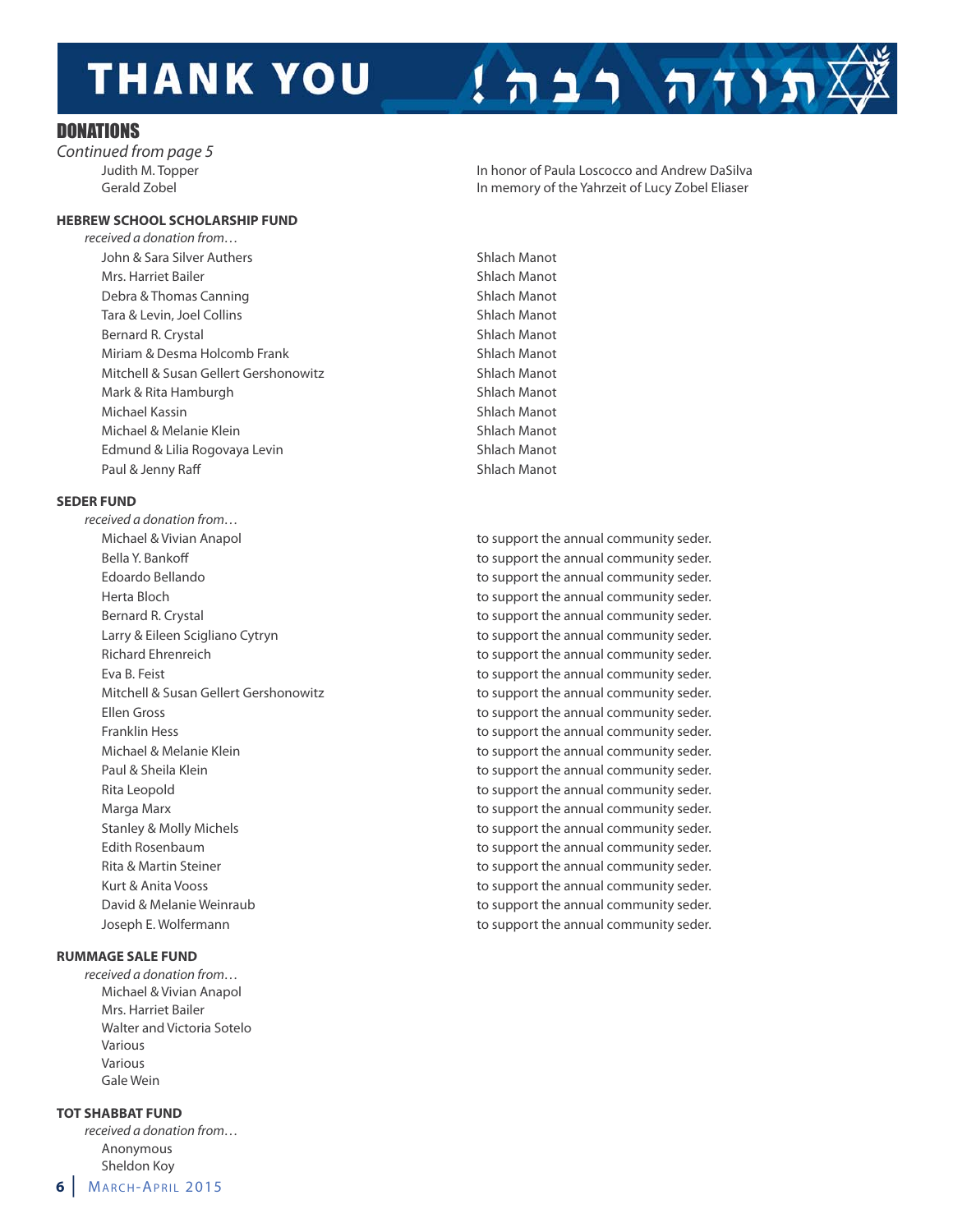

## Family Service for Tu B'Shevat Celebrates the New Year for Trees

By Desma Holcomb

**T**he Family Service on February 6, 2015 celebrated Tu B'Shevat, the New Year for the Trees, in ways that helped us get to know each other better. Upon arrival, both children and adults wrote answers to the question "Why are you thankful for trees?" Later in the service, Hebrew School Principal Shelly Koy read some of their answers: "I am thankful for trees because they are pretty and they help us breathe and give us fruits." "They provide life for animals—birds and bats." "They make the snow look even more beautiful." "For all they give us: a sense of rootedness, respite, renewal—trees make Washington Heights special!"

Earlier in the service, we read a short handout on the Date Palm Tree, explaining how every part of it can be used—the dates, the lulav branches for Sukkot, its fronds and fibers and trunks--and how it bends in the wind without breaking. All of us were asked to find someone we didn't already know with whom to talk about "how our community is like a date

palm," and then share our thoughts. Children, parents and other adults gave examples of how each person has something unique to contribute to our Hebrew Tabernacle community. With the strong winds off the Hudson River and the winds of change in our society, it is important that our synagogue can bend with the wind and not break!

As always there was lots of singing, and downstairs we watched the Hebrew School's Gimmel class act out Lech Lecha, when God told Avram to go to a new land. Each student answered this question, and then asked the rest of us, "how would you feel if you were taken to a new land away from your home?" The evening concluded with a delicious dinner, more good conversation with old and new friends, and lots of frolicking by the children.

Everyone is welcome at the upcoming Family Services: a Purim Family Service and Purim Spiel on March 4 at 6:30pm and a Family Service with Dinner on March 13 at 6:30pm.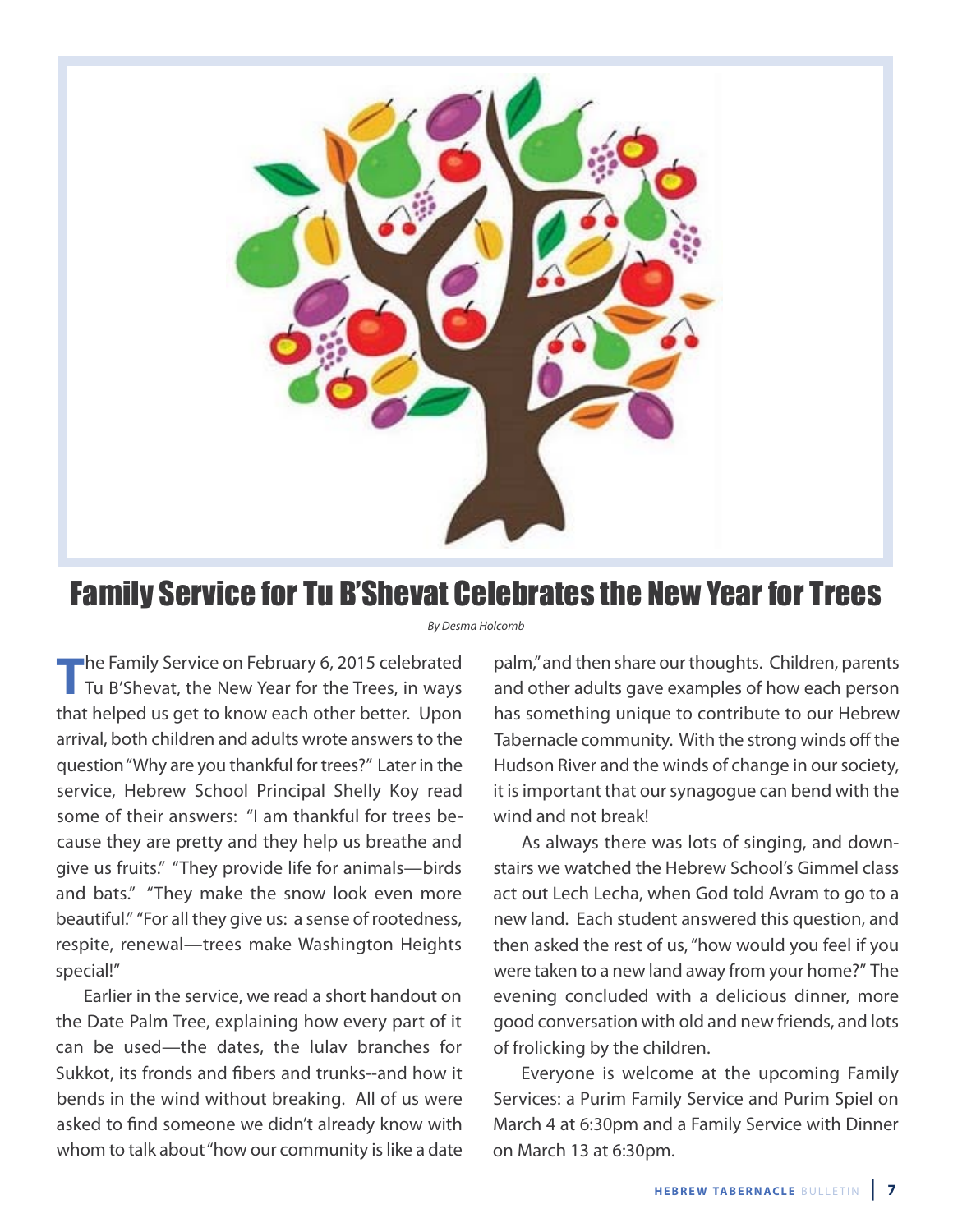### **IN MEMORIAM**

In grateful memory of the departed whose names are taken from the records of Hebrew Tabernacle and Beth Am and which appear on a separate weekly Yahrzeit list. It is our minhag to read Yahrzeit names at the Shabbat services following the date. **If you would like a name read, please call the office in the preceding week.**

#### **YAHRzEIT LIST March 6 & 7, 2015**

Hilde Baer Ruth Berliner Curt J. Blanke Anna Bloom Samuel J. Cohen Heyman Cohn Yettchen Cohn Millie Davis Jerda Englaender Jetta Eschelbacher Joseph Eschelbacher Ida Felsenthal Fanny Flatauer Geoffrey Forscher Alice Frankel Joan Greenberg Freilich Sylvia Fried Gertrude Goldman Delphie Greenbaum Alfred Haas David Harris Selma Heilbronn Carrie Hertzog Richard Hess Helen Hirsch Simon Hirschfeld Robert Jacob Ruth Jacobi Fred Julius Julius Yale Kaplan Theresa Kestenbaum Samuel Klinger Leopold Leysersohn Martha Light Mollie Linden Natan Bernt Londner Johanna Michel Grete Mosbacher Moritz Moses Sigmund Muetz

Irma Myers Dorothy Newman Sylvia olefson Arthur Plaut **Otto Porjesz** Evelyn Rosenstein Eric Salomon Simon Schachter Albert Schulein Bernhard Schwartz Rosy Simonstein Dr. Max Sorell Margaret Sorell Louis Stadholz Ludwig Suran Renee Salzman Tabor Barbara Heldman Tauszig Paul Tislowitz Werner Weinberg Anna Weisman Samuel Wertheimer Bernice Zalkin

#### **March 13 & 14**

Frieda Bachert Gustav Bachert **Flla Becher** Curt S. Bertheim Lena Birn **Fdith Block** Nathan Brandis Felix Cahn Harry Crystal Grete Dilloff Fanny Ehrenberg Gunther ehrlich Moritz & Lydia Einstein Anneliese Eisenberger Nathan C. Engel Henry Eppstein **Alois Eysler** Anna Frank

Arnold H. Fried Jack Golub Max Gottschalk ellie Gradess Erwin Grossman Sophie Gruensfelder Fanny Heimann Flora Hermann Sally Hermann Gerhard Jordan Julius Katzenstein Kurt Levin William Levitman Peter Levy Rebecca Lewin Jennie Loewenberg Bettina Silver\* Lorris Moritz Lowenthal Elizabeth McDowell George F. Muller, Sr. William J. Neuberg Sara Neugarten Dave Newman **Esther Rosenberg** Rebecca Rosenberg Ruth Rosenstam Irwin Ross Leo Schachter Lia Scheidt Richard R. Scheidt Dora Scheirer Bertha Schwenk Eve Greenberg Segal Bernhard Singer otto I. Stiefel Morris Strassburger Ruth Taylor Jack Weigel Samuel Weingarten Simon Wieser Alice Winter Justin Winter Samuel Wohlstetter ernest A. Wolff Rivka Zemet

#### **March 20 & 21**

David Arndt

Max Bauman Walter Berney Harry Bimberg Herman Blatt Lottey Blattman Jacob Braun Hannah Cohn Evelyn Deutsch Ignatz Dingfelder Maurice Fleshler Herman Frant William Freeman Julius Froehlich Jacob J. Gerber Bina Hanauer Max Hanauer Percy E. Hart Else Heidenheimer Alex Heyman Bruno Isaac Ludwig Jacobi Hippolyte Jonas Martin M. Kastan Minnie Klebanoff Chava Rivka Kohn Trude Lauer Walter Lesser Alice Levy Selma Loebenberg Betty Lowenthal Gertrude Maier Nathan Maier Paula Marshall Joseph Melzer Siegfried Neugarten Renee obermeier Pauline oppenheimer Julius Regensburger Sophie Regensburger Walter Rinehouse Anna May Freeman Rose Joseph Rosenberg Dr. Anna Rosenow Hilde Rubel oskar Schwarz Joseph Schweitzer Jacob Seligman

Continued on page 9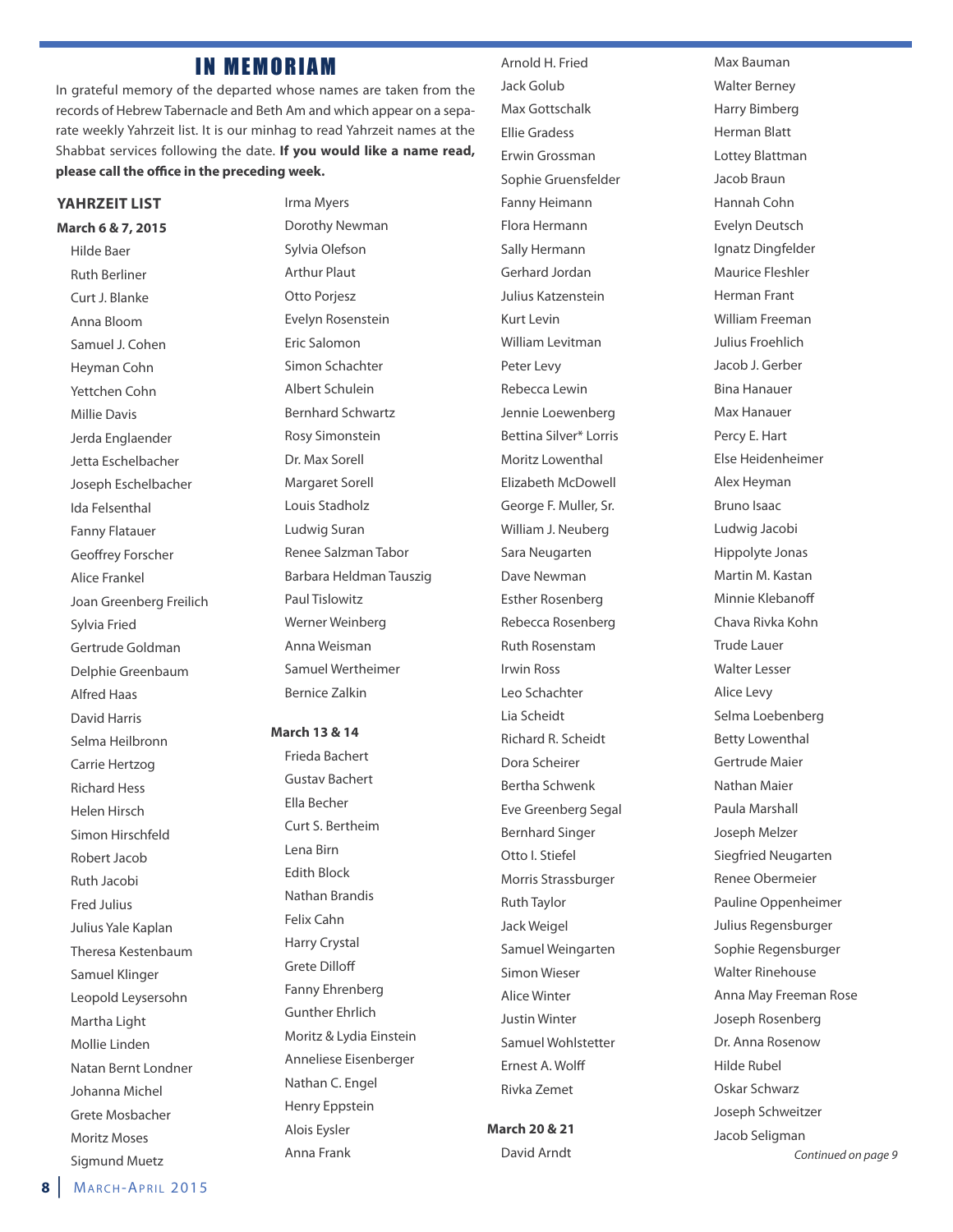#### **YAHRzEIT**

Continued from page 8 Artur Sittenmann Clara Sittenmann Marie Smith Agnes Steiner Siegfried Steinhardt elsie Strauss ernest Strauss Dr. Arnold Taub **Edith Wachsner** else Westheimer Manfred Westheimer Josef Wodowski

#### **March 27 & 28**

Victor Adler Rebecca Berliner Debra Bernhardt Mildred Besser Lili Bier Sophie Blankenstein Hedwig Bloch Lena Doniger Louis Fein Ernst D. Frank Willy D. Fromm Charlotte Haendel Albert Hamburger Salo Hamburger Lore Heilbronn Hermann Himmelweit Arthur Hirsch Simon Hirsch Dr. Martin Hirschowitz Moritz Hirschowitz Margot Hochberger **Edith Jacobi** Curt Jellin Lotte Katz Pincus L. Klein Isidor Kulb Ruth Landsberg Hanna Langstadt Sigmund Levin Eric Loeb Max Maas Moses Milshtein Jack Morris

Arthur Muller Norman Myers Tessie Myers Bessie Nemlich Henry Nesselroth Rose ober otto Samuel oppenheim Isabel Perlman Daniel Pinsky Helma Roos Martha Rothenberg Robert Rothenberg Julius Sessler Josef Sonnenfeld Kurt Speier Thilla Suessel Henry Uhlfelder Fritz Ultmann Anna Vickers Jeanette Ward Siegfried Weil Emma Weinberger Hansi-No DoNAT. NeC. Wickert Alma Wolff

#### **April 3 & 4**

Albert Alexander Blondine Alexander Dina Alexander Ilse Amson Maxine Baar Salo & Rosa Bandmann Frank Bloch Nelly Bloch Irene Cahn **Emily Cappel** Lillie Cohen Millie Coster Abraham L. Diamant Clara Dittmann Isidore Dolinger Ruth Wolf ehrlich Martha Federmann Gretel Feibelman Bernhard Feist Herbert Feist Jeanne Florsheim Arnold Fraenkel

Bianca Ganzman Armin Gold Jennie C. Gold **Eva Gorton** Dora Seidner Greenbaum Charles H. Greenberg Sarah Grinstein Erwin E. Haimann Herman Heidelberger Toni Kahn Walter Kaufman Seligman Levi Rev. Meyer A. Levinson Lina Levite Richard Lewitus Fritz Loeb Erna Loewenstein Bernard Lowenthal Marcus Lowenthal **Erich Marx** Henny May John H. Mayer Renate Mccutcheon Lina Mosback Sally Neu **Enoch Nordlinger** Lynn Presley Ray Roman Simon S. Rosenstamm John H. Scharf Annie Schiff Aaron L. Schwartz Joseph P. Smith Ada Speyer Dr. Frederick D. Stern Riyan Tejada Hans David Tobar Ruth S. Weiss **Esther Zacks** 

#### **April 10 & 11**

Irene Adler Egon Bachrach Sarah Chekinsky Donald Edwards Julia ehrenreich Edith Eisemann Lore Emanuel

**Justin English** Sophie Fleischmann Bernard Forscher **Edith Friedman** Ernst J Galewski Jack Gerber Charles Graff Lee Sally Grossman Hedwig Gruenbaum Erna Heart elizabeth Heymann JoAnn Hoffman Amelia Reisel Horowitz Mina Jarajewski Isaak Jutkowski Alfred Katz Samuel Konig Benjamin Laguna George Lebow Jacob Lefkowitz Gershon Levin Daniel Levy Siegfried Loewenstein Ludwig Loewkowitz Bertha Magasiner Sophie Magasiner Leo Maier **Emmy Marx** Marion E. Mayer Julius Morgenroth Charles Neadel Bessie Newman Magda oberlander Barnet Perlman Max & Clara Rohrheimer Mamie Rosenbluth Mark Rosenfeld Max Salomon Paul A. Salz Irving Schuster Julius Simon Linda Diane Solomon Max Spector oscar Spector David Stern Max Stern Fanny B. Strauss

Continued on page 10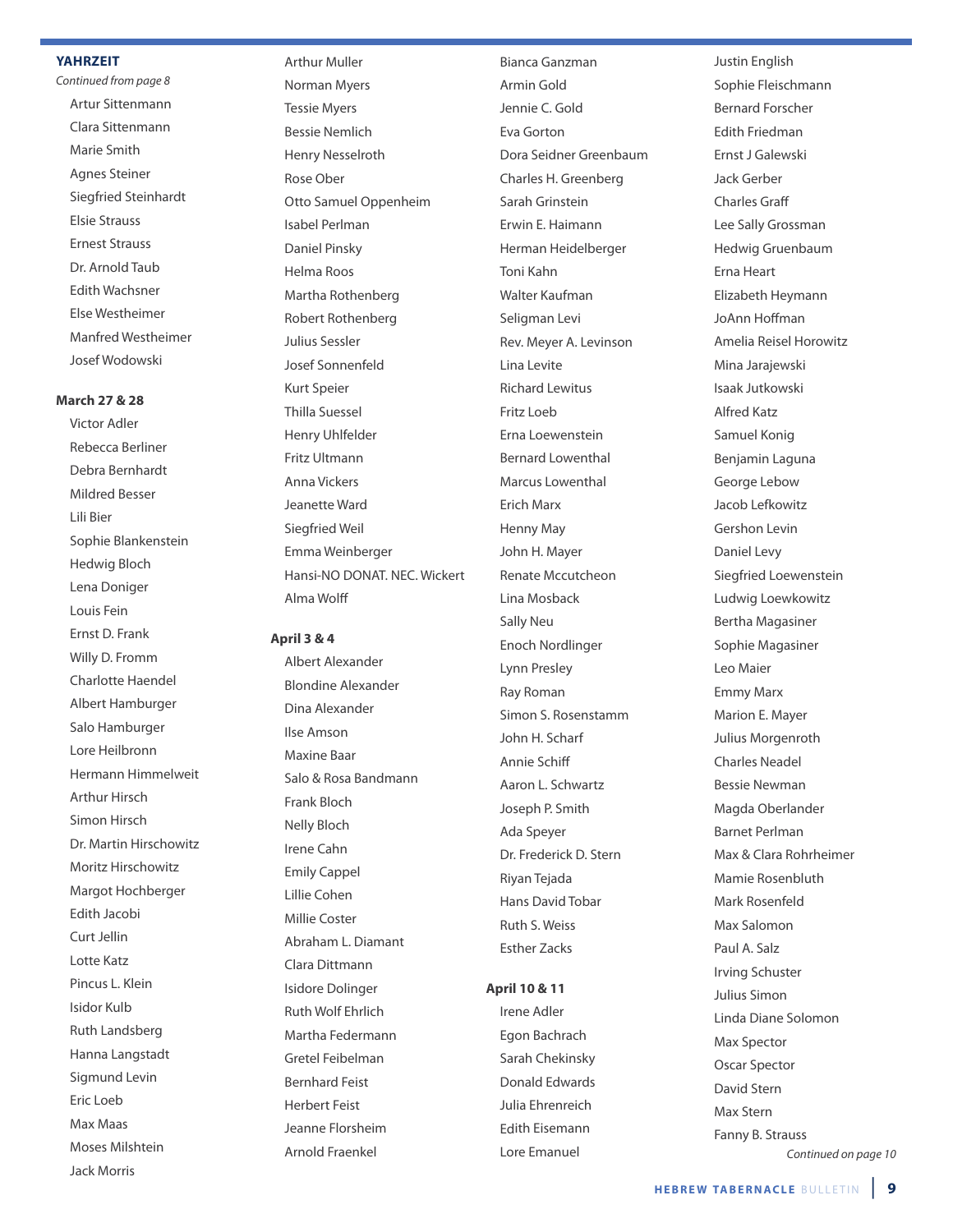#### **YAHRzEIT**

Continued from page 9 Lillie Stream Charlotte Tucker olga Weihermann Hans Weile Simon Weinberger **Ethel Weisbard** Herman Wolf Peter L. Wolff Max Zobel Javier Garcia Zurita

#### **April 17 & 18**

Harriet Appel Irene Baltuch Lillian Baumblatt Florentine Behrendt Herman Behrendt Walter Bergmann Shlomo & Nacha Brandis Machla Braun-Speishandler Max Breitbarth Grete Callman Phil Deutsch Cantor Henry ehrenberg Rosa Faber Victor Faber Carol Feller Arthur Frank Bernard Frank elsie Frank Martin Freund Friedrich Gemeiner Salomon & Fradel Gemeiner Mathilde Golden Alfred Grau Frances Gutter Dr. Arthur Hahn Pauline & Moses Hanauer Sigmund Herz Julius Holdheim Selma Israel Herbert Kann Manya Kaplow Morris Katz Bertha Kaufman Ruth Krautman Ruth Krautman Rebecka Lachmann

Emma Lambert Selma Landauer emilie & Heinz Langstadt Jules Lebell Alfred Lehmann Sol Light Gida Lomnitz Stefanie Lowen Ruth Lowenthal Rhoda P. Marquith Max Marx Julius May Charles Mayer Jacques J. Mayer Lena Michel Walter Mosbacher Dwora Muetz Abraham ober elsie oestreicher Helene oppenheim Paul Pollack Theo Rendl Henny Rinehouse Mina Roos Ruth Rosenbaum Ruth Rosenthal Jeanette Scheuer Richard Schulz Eugenie Seligsberg Milton Semes Irma & Julius Siegel Selma Siegel Manya Silverstein Klara Simon Ben J. Sondheim Jeanette & Salomon Strauss Thekla Strauss Irma M. Tyson **Emil Vorzimer** Irma Weinheim Rosi Weinheim Bernard Weissman Bella & Leopold Werberg Benjamin Willis Fred Wolff Jacob Wolff Robert M. Zweig

**April 24 & 25** Nathan Abrams

Sonia Ahrens Sol Altschuler Harry N. Baruch **Emanuel Bellefond** Leo Blankenstein Charlotte Blatt Henry K. Bronheim Gustav Buchdahl Bernard F. Duhan Rev. Max Ehrenberg Irmgard ehrlich **Eric Fourier** Arthur Frank Steven Allen Greenbaum Traude Hamburgh emanuel Hamelburger David Heimann Clara Hirsch Joseph Hirsch Anne Hoexter Judge Charles Horowitz Anna Kalfus Bess Kaufman Florence Keidan Arthur S. Klashman Carola Klein Annie Kohlhagen Anna Kramer Joseph Leindheim Martha Levi Ilse Lichtstern Jacob Mandelbaum Alice Marx Erna Marx Gary Mendel Louis Michael Dr. Henry Mintz Dr. Jacob Joseph Nadel Anna Nadelman Zessi Nelkens Rosa Ochs Jonathan Ragovin Kurt Reis Faith Rosenzveig Jonas Leib Rosner Bruno J. Salomon Flora Schloss Leo Secunda **Esther Seide** Lilli Seligsohn

otto Sonnenfeld Ruchel Spiewak Dr. Ernst Springer Helene Stern Berthold Strauss Solomon Strisower **Erwin Winter** 

**May 1 & 2**

Abraham Cohn Irene Danziger Irene Danziger Harry Donish Pfc. Gunther Dorzback Georg Feibel Judith Frank Siegfried Gold Franziska Goldstrom Rita Greenberg Tilde Gruenebaum Louis Gutmann Albert Heilbronn Meta Hermann Alice Hoexter Eva M. Huvos-Lowenthal Herman Kohlman Ray Lewis Renate C. Maas Doris Mannheimer Kathe Marcus Hilde Marx **Ernest May** Zacharias Mode Robert A. Muller Lorraine Fay Myerson-Anderson Katherine Neumann Emma Norman Bertha Pels elise Rothschild Dr. Hugo Schutz Maurice Silverstein Toni Simon Rudy Simonstein Fred Stacy Kurt Stern **Erna Strauss** Gertrude Wittner Judit Wolff Sidney S. Wolff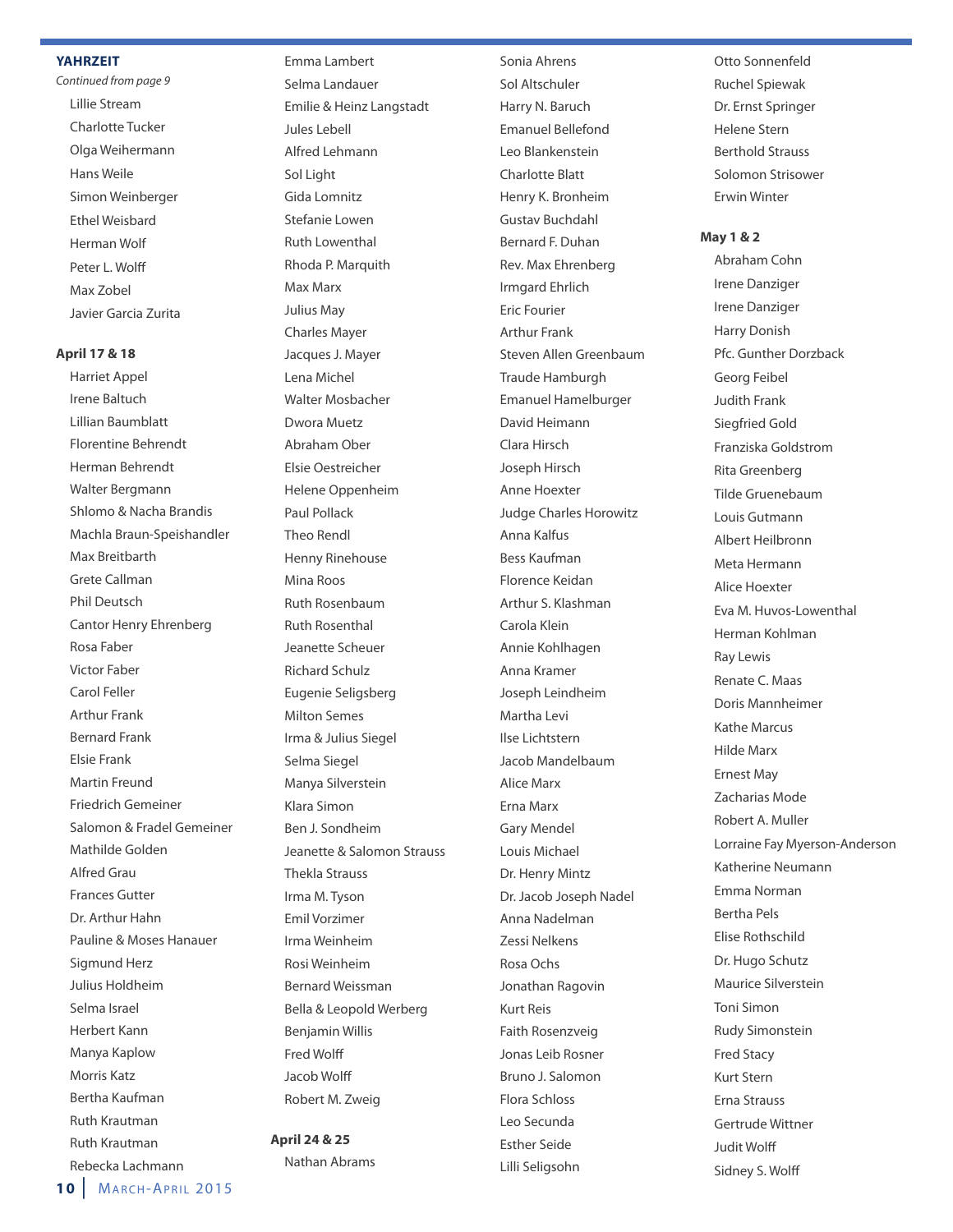## **March 2015 ADAR-NISAN 5775**

| <b>SUNDAY</b>                       | <b>MONDAY</b>                                                                                       | <b>TUESDAY</b>     | <b>WEDNESDAY</b>                                                                                                    | <b>THURSDAY</b>              | <b>FRIDAY</b>                                                                                      | <b>SATURDAY</b>                                                                                 |
|-------------------------------------|-----------------------------------------------------------------------------------------------------|--------------------|---------------------------------------------------------------------------------------------------------------------|------------------------------|----------------------------------------------------------------------------------------------------|-------------------------------------------------------------------------------------------------|
| Adar 10<br>11:00 am: Purim Carnival | Adar 11<br>4:00 pm: Hebrew School<br>6:00 pm: Hebrew High<br>School<br>7:00 pm: Exercise Class<br>Ω | Adar 12<br>G<br>h. | Adar 13<br>4:00 pm: Hebrew School<br>6:00 pm: Purim Family<br>Service<br>6:45 pm: Chai for a Pie and<br>Purimshpiel | Adar 14<br><b>PURIM</b><br>5 | Adar 15<br>7:30 pm: Kabbalat Shabbat<br>6                                                          | Adar 16<br>10:00 am: Ki Tisa<br>12:00 pm: Adult with<br>Rabbi Gale                              |
| Adar 17                             | Adar 18<br>4:00 pm: Hebrew School<br>7:00 pm: Exercise Class                                        | Adar 19            | Adar 20<br>4:00 pm: Hebrew School                                                                                   | Adar 21                      | Adar 22<br>6:30 pm: Family Service<br>(Piano)<br>7:30 pm: Buffet Dinner<br>(Reservations Required) | Adar 23<br>10:00 am: Vayakhel-<br>Pekudei-Shabbat Parah<br>12:00 pm: Jewish<br>Pioneering Women |
| 8                                   | 9                                                                                                   | 10                 | 11                                                                                                                  | 12                           | 13                                                                                                 |                                                                                                 |
| Adar 24                             | Adar 25<br>4:00 pm: Hebrew School<br>7:00 pm: Exercise Class                                        | Adar 26            | Adar 27<br>4:00 pm: Hebrew School                                                                                   | Adar 28                      | Adar 29<br>6:00 pm: Tot Shabbat<br>7:30 pm: Kabbalat Shabbat                                       | Nidan 1<br>10:00 am: Vayikra-Rosh<br>Chodesh Nisan-<br>Shabbat HaChodesh                        |
| 15                                  | 16                                                                                                  | 17                 | 18                                                                                                                  | 19                           | 20                                                                                                 |                                                                                                 |
| Nisan 2                             | Nisan 3<br>4:00 pm: Hebrew School<br>7:00 pm: Exercise Class                                        | Nisan 4            | Nisan 5<br>4:00 pm: Hebrew School                                                                                   | Nisan 6                      | Nisan 7<br>6:00 pm: Tot Shabbat<br>7:30 pm: Kabbalat Shabbat                                       | Nisan 8<br>10:00 am: Tzav-Shabbat<br>HaGadol<br>12:00 pm: Jewish<br>Pioneering Women            |
| 22                                  | 23                                                                                                  | 24                 | 25                                                                                                                  | 26                           | 27                                                                                                 | 28                                                                                              |
| Nisan 9                             | Nisan 10<br>4:00 pm: Hebrew School<br>6:00 pm: Hebrew High<br>School<br>7:00 pm: Exercise Class     | Nisan 11           |                                                                                                                     |                              |                                                                                                    |                                                                                                 |
| 29                                  | 30                                                                                                  | 31                 |                                                                                                                     |                              |                                                                                                    |                                                                                                 |

## **April 2015 NISAN-IYYAR 5775**

| <b>SUNDAY</b>                                      | <b>MONDAY</b>                                                                                  | <b>TUESDAY</b>               | <b>WEDNESDAY</b>                                                        | <b>THURSDAY</b>              | <b>FRIDAY</b>                                                                                         | <b>SATURDAY</b>                                                                                                |
|----------------------------------------------------|------------------------------------------------------------------------------------------------|------------------------------|-------------------------------------------------------------------------|------------------------------|-------------------------------------------------------------------------------------------------------|----------------------------------------------------------------------------------------------------------------|
|                                                    |                                                                                                |                              | Nisan 12<br><b>May-June Bulletin Deadline</b><br>4:00 pm: Hebrew School | Nisan 13<br>2                | Nisan 14<br><b>EREV PESACH</b><br>5:30 pm: Erev Pesach<br>6:30 pm: Congregational<br>Seder<br>n<br>n. | Nisan 15<br><b>PESACHI</b><br>10:00 am: Pesach 1<br>12:00 pm: Adult Ed with<br>Rabbi Gale                      |
| Nisan 16<br><b>PESACH II</b><br>10:00 am: Pesach 2 | Nisan 17<br>PESACH III (CH"M)<br>7:00 pm: Exercise Class                                       | Nisan 18<br>PESACH IV (CH"M) | Nisan 19<br>PESACH V (CH"M)                                             | Nisan 20<br>PESACH VI (CH"M) | Nisan 21<br><b>PESACH VII</b><br>10:00 pm: Pesach 7                                                   | Nisan 22<br><b>PESACH VIII</b><br>10:00 am: Pesach 8<br>(Yizkor-Organ)<br>12:00 pm: Jewish<br>Pioneering Women |
| 5                                                  | 6                                                                                              | $\overline{I}$               | 8                                                                       | 9                            | 10                                                                                                    |                                                                                                                |
| Nisan 23                                           | Nisan 24<br>4:00 pm: Hebrew School<br>7:00 pm: Exercise Class                                  | Nisan 25                     | Nisan 26<br>4:00 pm: Hebrew School                                      | Nisan 27                     | Nisan 28<br>7:30 pm: Kabbalat Shabbat-<br>Yom HaShoah<br>Commemoration                                | Nisan 27<br>10:00 am: Shmini<br>12:00 pm: Study of the<br>Zohar                                                |
| 12                                                 | 13                                                                                             | 14                           | 15                                                                      | 16                           |                                                                                                       | 18                                                                                                             |
| Nisan 30                                           | lyyar 1<br>4:00 pm: Hebrew School<br>7:00 pm: Exercise Class                                   | lyyar 2                      | lyyar 3<br>4:00 pm: Hebrew School                                       | lyyar 4                      | lyyar 5<br>6:00 pm: Family Service<br>(Piano)<br>7:30 pm: Buffet Dinner<br>(Reservations Required)    | lyyar 6<br>10:00 am: Tazria-Metzora<br>12:00 pm: Jewish<br>Pioneering Women                                    |
| 19                                                 | 20                                                                                             | 21                           | 22                                                                      | 23                           | 24                                                                                                    | 25                                                                                                             |
| lyyar 7                                            | lyyar 8<br>4:00 pm: Hebrew School<br>6:00 pm: Hebrew High<br>School<br>7:00 pm: Exercise Class | lyyar 9                      | lyyar 10<br>4:00 pm: Hebrew School                                      | lyyar 11                     |                                                                                                       |                                                                                                                |
| 26                                                 |                                                                                                | 28                           |                                                                         | 30                           |                                                                                                       |                                                                                                                |